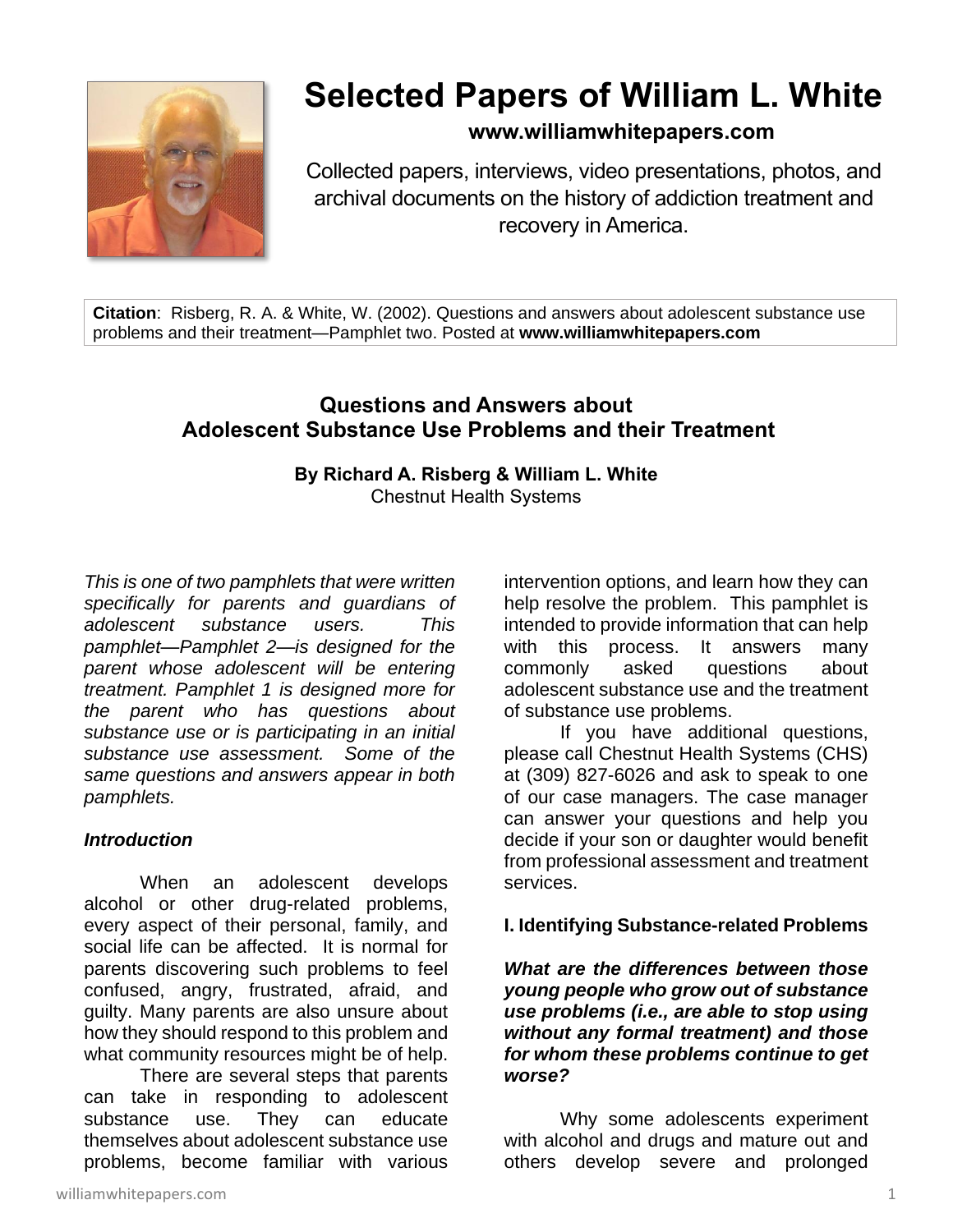substance use problems is not fully understood. Youth who resolve substancerelated problems on their own do seem to differ significantly from those who require treatment for such problems. Members of the latter group are more likely to have:

- family histories of alcohol and other drug problems;
- begun substance use at an earlier age;
- more severe substance problems;
- serious co-occurring psychological problems;
- less family and social supports for problem resolution; $1,2$  and
- physical changes from continued drug use that make it more difficult to quit using as the brain adapts to the presence of the drug. There are real changes in how the brain functions.

### *When do we need professional help for a substance use problem?*

Treatment programs are for adolescents who have lost voluntary control over their alcohol or drug use and whose use is creating problems in their life. Parents should seek professional help for their son or daughter when alcohol and other drug use continues in spite of adverse consequences and when the natural resources of the family, extended family, and the community (e.g., Alcoholics Anonymous, Narcotics Anonymous, faith-based support groups) have not been sufficient to resolve the problem. Unfortunately many adolescents are unwilling to become involved with social support groups or the family does not know how to address substance use issues. There are early intervention programs designed for youth who are at an early stage of problem development. The goal of these programs is to intervene before more formal and sustained treatment is necessary. Keep in mind that many substance-involved youth have not yet lost voluntary control, but are in need of better decision-making skills and/or education about the effects that substances can have on one's life.

Professionals can help determine if

an early intervention program or more formal treatment services are most appropriate for your son or daughter. Parents are strongly encouraged to contact treatment professionals when in doubt about the seriousness of their adolescent's substance use. A comprehensive assessment will determine the extent of substance use problems and the presence of any other problems that may contribute to their difficulties (e.g., emotional or behavioral problems).

# *What if my son or daughter does not want to stop using alcohol and other drugs?*

Motivation to stop using alcohol or other drugs is not a precondition for seeking professional help. Adolescents nearly always enter treatment due to the influence of others, whether it be parents, the school, court services, or another community system.<sup>3</sup> Most adolescents entering treatment do not want to quit or are ambivalent about the prospects of stopping their alcohol and drug use. After all, substance use is a behavior that has met needs for them and that they enjoyed. But through education and support, many young people reassess their relationship with alcohol and drugs and develop a desire to live a more fulfilling, drug-free life. The goals of treatment are to help the adolescent become aware of the need for change, help them move toward making changes, and to learn how to maintain the changes over time.<sup>4</sup>

# **II. Getting Help**

# *How is it decided if my child needs treatment and what kind of treatment he or she will receive?*

There are standard criteria developed by the American Psychiatric Association<sup>5</sup> used to identify substance use problems. The assessment interview and information gathered from you and any other referral sources (e.g., court services) helps determine whether your son or daughter meets criteria for treatment and what kind of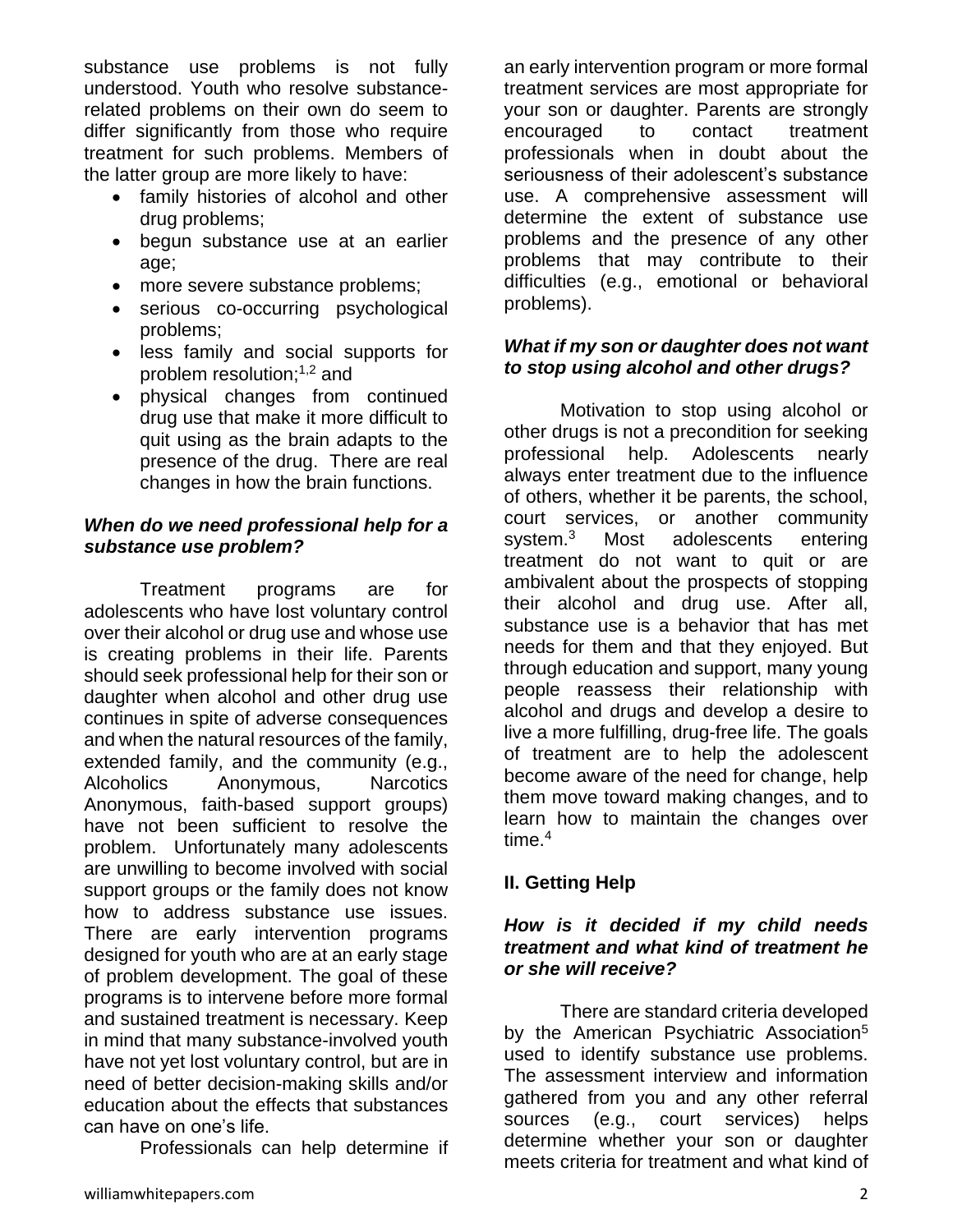treatment might be most appropriate. Following this evaluation, the staff at Chestnut will provide you their conclusions and recommendations. Not all adolescents who are assessed are recommended for treatment and some are referred elsewhere for other services such as family counseling or for a psychiatric evaluation.

The treatment recommendation for substance problems can range from an hour of individual counseling each week to residential treatment. As problem severity increases, so does the intensity of treatment that may be required. The level of intensity of care is based on guidelines developed by physician members of the American Society of Addiction Medicine<sup>6</sup> (ASAM) that are used by treatment providers throughout the United States.

### *Why do central Illinois service providers refer adolescents for treatment to CHS?*

CHS is a major provider of treatment in central and southern Illinois. Referrals are made to CHS because:

- It is one of the oldest specialized adolescent programs in the country;
- It is one of the largest adolescent treatment facilities in the state;
- It provides financial assistance for those who cannot afford treatment;
- It has a reputation for working successfully with a wide variety of adolescents and their families; and
- CHS has been identified as an exemplary program by an independent review board<sup>7</sup> and has evaluated many of its services through federal funds.<sup>8</sup>

#### *What if there is a waiting list at CHS and we need to get our adolescent into treatment as soon as possible? What can we do?*

CHS can usually provide all levels of outpatient services in a timely manner, but because of its reputation, CHS often has a waiting list for adolescent and adult residential treatment services. CHS staff will work with you to obtain whatever level of services will best suit your family. If the need is for residential services and CHS has a waiting list, our staff will help you find other residential services in Illinois or will provide intensive outpatient treatment or outpatient treatment until a residential admission can be arranged.

### **III. Treatment Components and the Role of the Family in Treatment**

### *What is treatment? What activities occur during treatment?*

There are different levels or types of treatment. Adolescents may begin in one type and then be transferred to another type. The types of treatment are:

- Early Intervention (EI): The adolescent sees an Intervention specialist and participates in substance-related educational and skills-building programs at their school. CHS has EI specialists in many area schools.
- Detoxification: The individual is supervised during the initial withdrawal from alcohol and other drugs. Adolescent detoxification must occur in a hospital setting if withdrawal symptoms are life threatening or severe in nature.
- Outpatient Treatment: The adolescent attends from one to eight hours of individual and group counseling per week, including skills groups.
- Intensive Outpatient Treatment: The adolescent attends from nine to twelve hours of counseling and skills groups each week.
- Day Treatment: The adolescent attends residential groups from approximately 8 am to 9 pm, Monday through Friday and some weekend groups while returning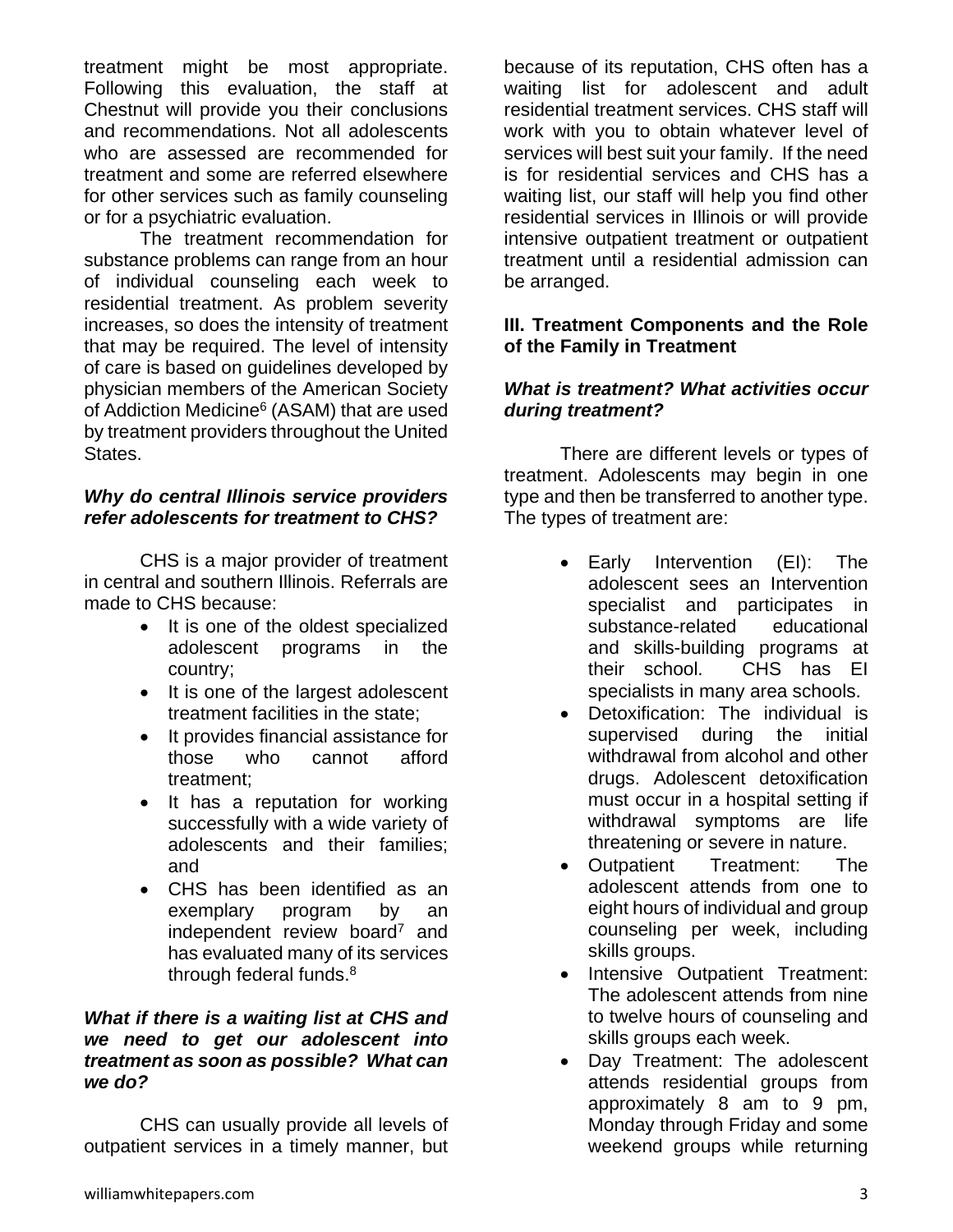home each evening to sleep.

• Residential Treatment: The adolescent lives at the treatment facility while participating in day and evening treatment and recovery support activities.

Treatment in all levels of care can involve many different service components, including:

- Skills groups on topics such as emotions, communication, anger and stress management, drug education, self-esteem, HIV/TB education, relapse prevention, family relationships, leisure activities, and basic life skills.
- Individual and group counseling.
- Family education and counseling.
- Working with other agencies or individuals who are involved in the client's life (e.g., probation officers, school personnel, the family physician or psychiatrist, and social workers). This ensures a broad treatment approach that involves all people who have an interest in the young person's well-being.

Each adolescent has personal goals and objectives that the adolescent, the family, and the counselor identify and review throughout treatment.

# *How long are treatment services provided at CHS?*

The length of treatment services varies by the type of treatment. The average length for outpatient treatment is four months, for intensive outpatient treatment it is four to six weeks, for day treatment it is two to six weeks, and for residential treatment it is one to four months. Often adolescents will participate in more than one type of treatment (e.g., residential treatment followed by intensive outpatient or outpatient services). The counselor, adolescent, and the adolescent's family jointly decide when discharge from treatment is appropriate.

This decision is based on the adolescent's progress while in treatment.

# *What are the backgrounds of treatment counselors?*

Many primary counselors at CHS have completed or are completing a Master's degree in the behavioral sciences such as counseling or social work, and are in the process of obtaining licensure by the state of Illinois. Some counselors have Bachelor's degrees and have earned or are working on becoming a state-certified addictions counselor. Any staff person who provides direct services to the clients must be certified or licensed by the state within two years of their date of hire. Some staff members are also in long-term recovery. All CHS staff participate in regular continuing education and training.

### *Will my child be taking any medications? If so, will he/she need to continue taking medication after treatment?*

An adolescent may take medication as part of his or her treatment if a psychiatrist or physician prescribes it and both the parent/guardian and the adolescent agree with the recommendation. The potential benefits and risks and side effects of any medication are explained before the decision to use it is made. Some of these medications may need to continue to be taken after treatment.

Most of the time medications are used for treating co-occurring disorders that may be related to the onset or intensity of substance use, such as depression or Attention-Deficit/Hyperactivity Disorder (ADHD). Adolescents in treatment are monitored as to their need for a psychiatric evaluation that may lead to the recommendation for medication.

#### *Will my child be locked up during his/her treatment? If not, can he or she leave at any time?*

CHS is not a locked facility and clients can leave at any time. However, the doors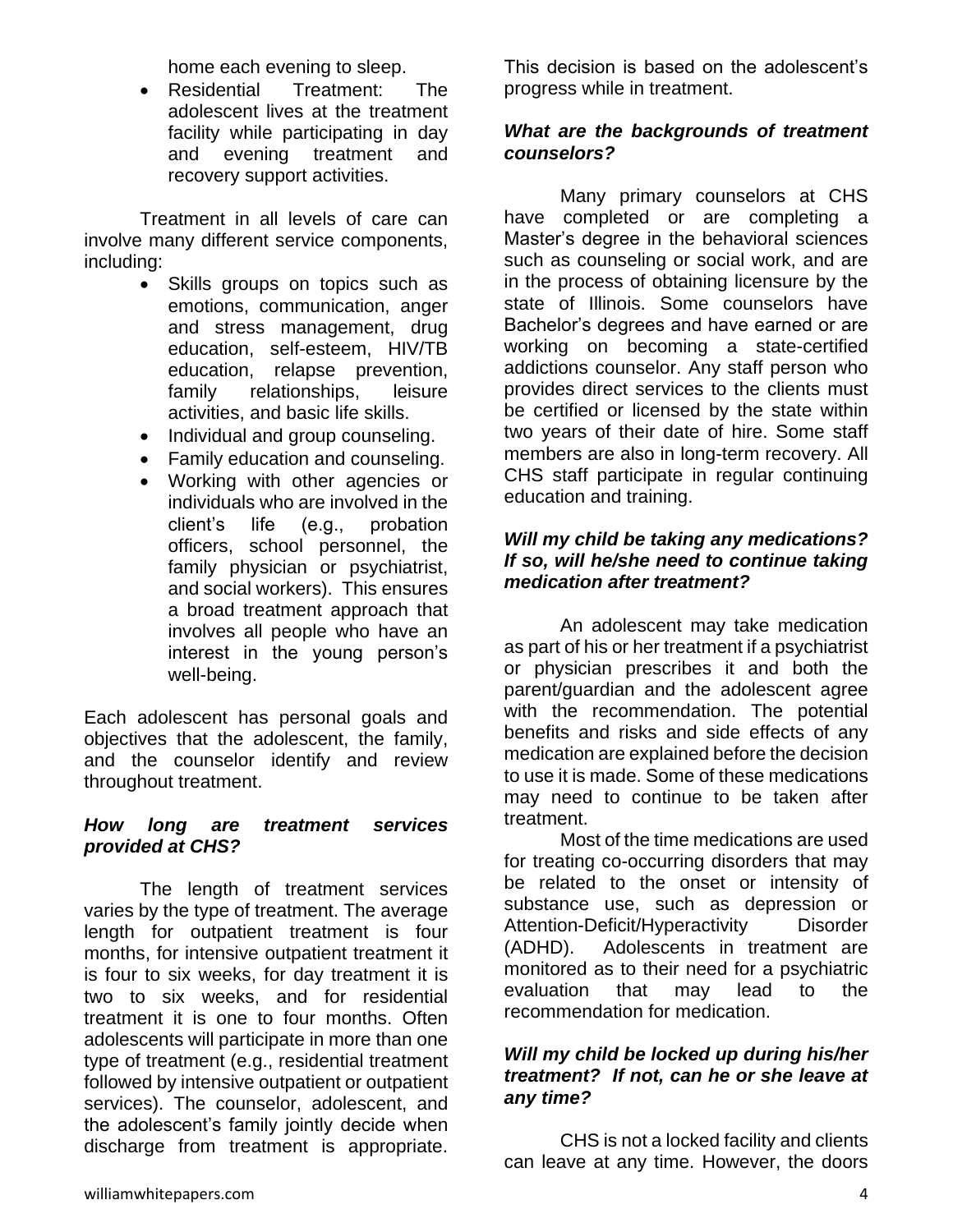and windows are alarmed. The alarms alert staff if an adolescent runs or leaves their residential unit. When possible, staff will try to help the adolescent re-assess their decision to leave. Of course many adolescents face legal and family consequences if they leave treatment before a mutually agreed upon discharge date.

#### *Will my son or daughter be safe while they are in treatment (free from exposure to drug use, violence, intimidation, sexual harassment)?*

We try very hard to create a safe environment that is structured and consistent. Adolescents are monitored at all times, and staff members are trained to deal with aggressive behavior before it becomes a serious problem. CHS staff strive to ensure that alcohol and drugs are not brought into the facility. Respect for others is an overriding principle of CHS services and is stressed to both staff and clients. But in fact, drugs are occasionally brought into the facility by adolescents. And on rare occasions, adolescents are involved in fighting. Such situations are responded to immediately. It is fair to say that CHS staff do their best to be on guard for these problems.

#### *How will I know if my son or daughter is doing well in treatment and is making positive changes?*

You will be expected to stay in frequent contact with your son or daughter's counselor through telephone calls and scheduled meetings. You may also be asked to attend the Family Night program each Tuesday night and/or to participate in regular family counseling sessions. Your counselor will keep you informed of your son or daughter's difficulties and progress. Parents of youth in intensive or outpatient treatment will receive a check sheet every week that provides a summary of the adolescent's progress. For parents whose son or daughter is in residential care, how your son or daughter behaves on weekend passes is often a good indicator of how they are doing

in treatment. Parents are also provided urine screen results that confirm abstinence or identify any continuing drug use.

#### *Will I learn how best to help my son or daughter?*

Yes, through sessions with your child's counselor and/or through the Family Night program. The Family Night program or family counseling sessions are designed to help you more effectively deal with your son or daughter and to understand what goes on in treatment. Family counseling sessions provide opportunities for you to discuss parenting issues and how to be supportive. Particular attention is given to the support systems that will be required to sustain the gains your child has made during their treatment at CHS.

# *What can parents do during the time the adolescent is in residential treatment?*

First of all, enjoy the increased peace and quiet at home! You can clarify your expectations/rules with the adolescent while they are still in treatment. Talk with your son or daughter about how they can rebuild trust and gain greater freedoms. The adolescent's counselor will help you do this. Attending the Family Night program and/or family counseling sessions will help you deal with your anger, fear, and uncertainty.

Let your son or daughter know that you appreciate his or her commitment to participate in treatment. Remember, it is normal for adolescents to be unsure or ambivalent about stopping alcohol and drug use. It is important that you let your child know in a calm way where you stand on substance use and the rules that need to be followed in your home. Arguments and ultimatums are rarely effective in convincing adolescents to stop using.

Becoming more aware of the positive changes in your son or daughter will probably take some practice on your part, but it is a very good way for you to help the adolescent maintain the positive changes they are making while in treatment. This may require a change in your attitude and focus.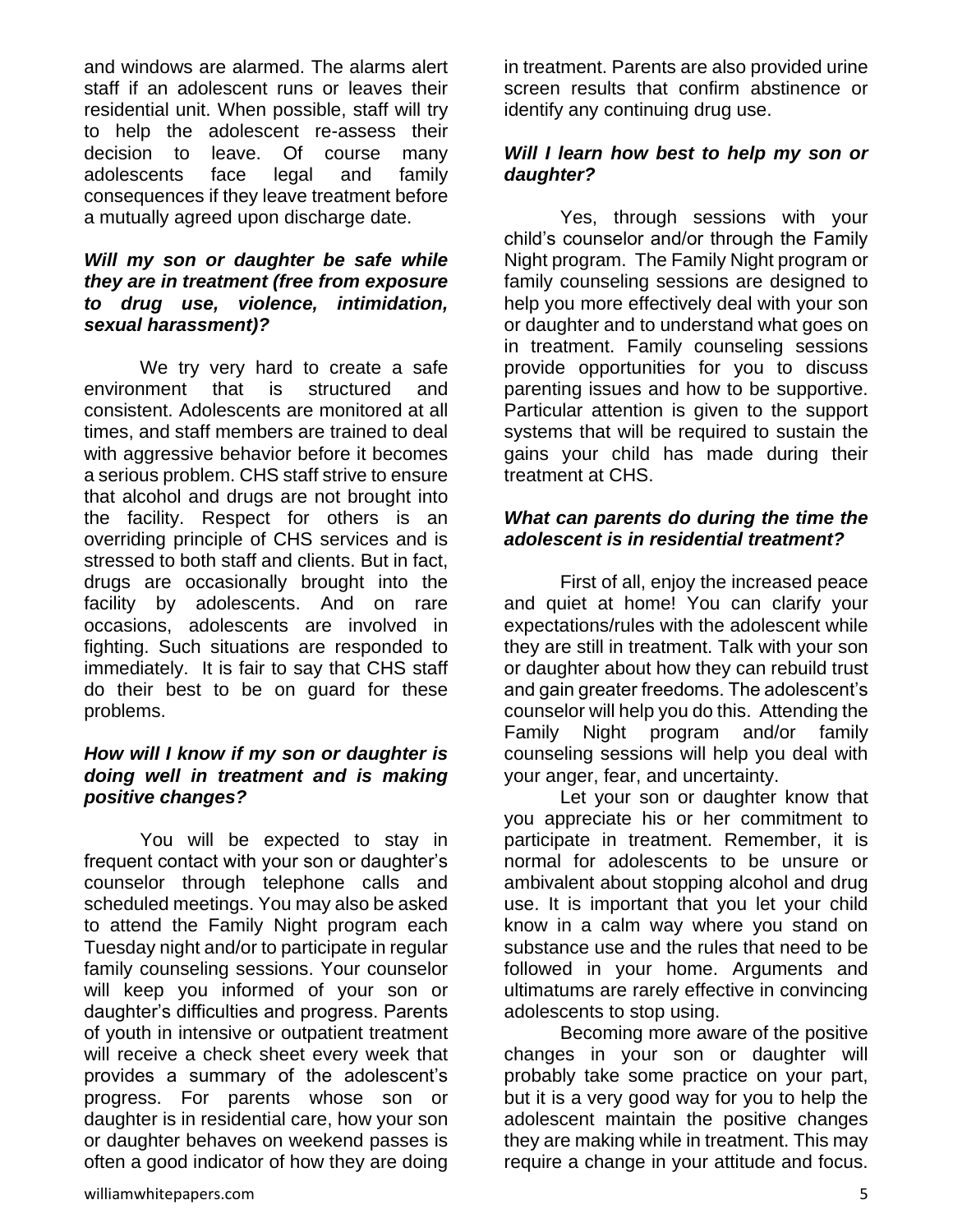Ask your son or daughter about changes they are making, openly acknowledge and celebrate these changes, and talk about how you can be supportive.

#### *What will treatment cost? What do these costs include?*

Treatment costs are covered either by insurance, grants, public aid, or by self-pay. Grants are available to those who qualify and cover up to 95% of the cost of treatment. Most individuals qualify for financial assistance. The rates insurance companies pay vary widely. If you have insurance, talk with them about your coverage for the specific level of care that is being recommended. For specifics about the cost of treatment at CHS, you can contact the Client Intake Assistant at 309-827-6026. You also will meet with the Client Intake Assistant during the admission process. This person can answer your questions about costs.

Treatment fees have been designed to include nearly all the costs incurred during treatment. The most common other cost is for urine tests that are used to test for substance use during treatment. Some insurance providers do not cover the costs of these tests. Medical costs such as from injuries or for medication may not be covered. Our financial staff will work with you and your insurance provider to see if services for your son or daughter can be covered by various public funds and grants that support treatment services at CHS.

#### **IV. Post Treatment Issues: Beginning the Recovery Process**

#### *What happens after treatment?*

What happens after treatment is critical to maintaining the recovery of your son or daughter and is addressed during treatment. At CHS, each adolescent develops a "recovery plan" that identifies what he/she needs to do after leaving treatment to sustain long-term recovery. The recovery plan details the activities that will guide your child and your family during the weeks and months following treatment. You and your adolescent are encouraged to contact the adolescent's counselor if any questions or concerns arise following discharge from residential or outpatient treatment.

The most critical period in predicting long-term recovery is the first 90 days following treatment, so every effort is made to positively shape this initial post-treatment period. It is during this period that your son or daughter will either revert back to old attitudes, behaviors, and relationships or strengthen new attitudes and behaviors and find people in the community (e.g., AA/NA members, family doctors or psychiatrists, school teachers and counselors, coaches, probation officers, church members, nonusing friends, and supportive family members) to support the changes initiated during treatment.

#### *What should we do to prepare for our son or daughter's return home from residential treatment?*

Talk with your son or daughter about returning home while they are still in treatment. Discuss trust issues, house rules, the client's continuing care and recovery plan, and your expectations about communication (e.g., honesty, openness) among family members. Sometimes a simple contract is helpful in clearly identifying expectations and mutual responsibilities. The Family Night program and/or family counseling sessions address these issues and will offer you considerable guidance.

Many parents find it helpful to meet with other parents whose children are in recovery. These meetings are sometimes available through a treatment center or through groups like Al-Anon or Families Anonymous.

#### *Should we remove all alcohol and other drugs from our home?*

Relapse prevention is about reducing the risk of relapse. Many "persons, places, and things" become associated with drug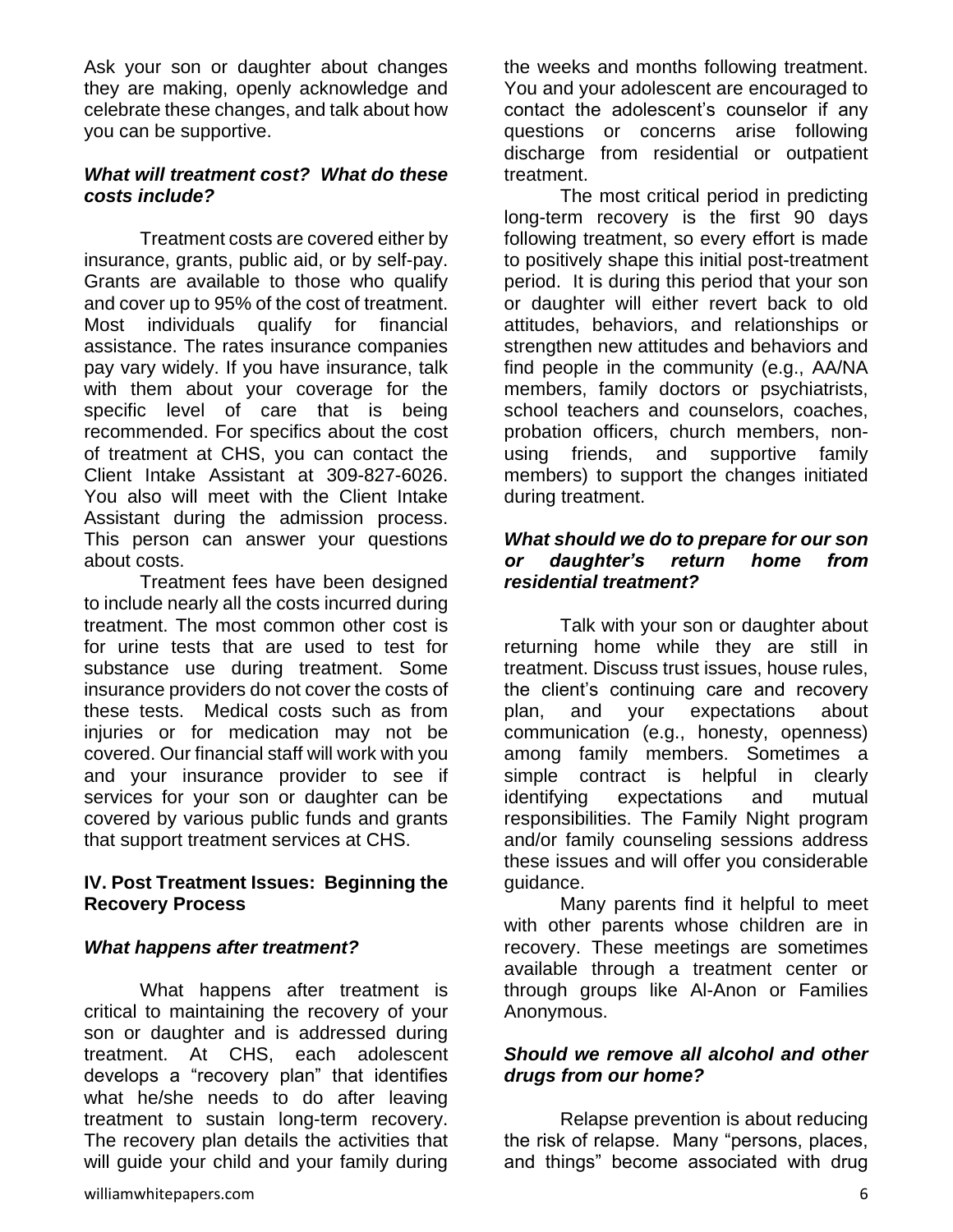use for your son or daughter. Avoiding these "triggers" reduces the risk of relapse. We have found that adolescents who reside in homes in which alcohol and other drugs are openly consumed have lower post-treatment recovery rates than adolescents residing in homes with no such use.<sup>9</sup> The removal of such items from your home is not a signal that you don't trust your child; it is a sign of your commitment to do everything you can to support your child's recovery.

### *What should I anticipate when my son or daughter leaves treatment? How can I support my child's recovery process?*

 You may be worried that your son or daughter will return to using. While this is understandable, it is important that you project an image of "cautious optimism" as a means of projecting hope and support to your child. You can provide optimism, hope, and support at the same time you provide consistency and structure by way of clear expectations and parental supervision.

You and the adolescent can continue to maintain contact with your counselor after treatment ends. Adolescents attend many groups that directly address developing a recovery environment—a system of social supports that will help them maintain sobriety as they move back into a "normal" lifestyle. Many clients leave treatment while still involved with the legal system. This is generally a good situation since legal supervision and random urine screens help deter relapse.

Perhaps the most common concern that parents struggle with is their son or daughter wanting to associate with old using friends. Keep in mind that most adolescents who relapse do so through associating with drug-using friends. It is probably not surprising that most adolescents do not want to change friends or think that they need to.<sup>10</sup> It is strongly recommended that parents encourage the development of new, recovery-supportive social relationships. Encourage your son or daughter to spend time with friends who do not use and to try new activities where they might make new, non-using friends.

Adolescent substance users frequently complain of being bored. Help them identify activities that will broaden their interests and structure their time. Part-time or full-time jobs are good for recovery and for avoiding boredom.

It is difficult to find the line between being supportive of your child and wanting to control your son or daughter's life. Drawing that line at a place that is tolerable and helpful to you and your child is difficult. How to best achieve this is a frequent topic of Family Night and family counseling sessions. The key is mutual communication about what you and your child are feeling. Once mutual goals and communication are established, parents and children are often pleasantly surprised at the insights and suggestions offered to each other.

# *Will I ever be able to trust my son or daughter again?*

It is reasonable for you to expect your son or daughter to earn back your trust. Discuss with them what specific behaviors would be needed for them to do so. Help them understand that it will take time and consistent success on their part before they earn back your full trust.

#### *What signs of continued progress should we expect following treatment? What are some indicators of a successful treatment experience?*

Recovery is a long-term process and treatment is only a first, though important, step in this process. Success is best measured in terms of reduced life problems and enhanced quality of personal and family life. Some reasonable expectations and indicators of success include:

- Abstinence or significantly reduced use of drugs and alcohol (many adolescents move into recovery by incremental improvements before achieving full recovery stability);
- Better management of strong emotions;
- Improved academic and work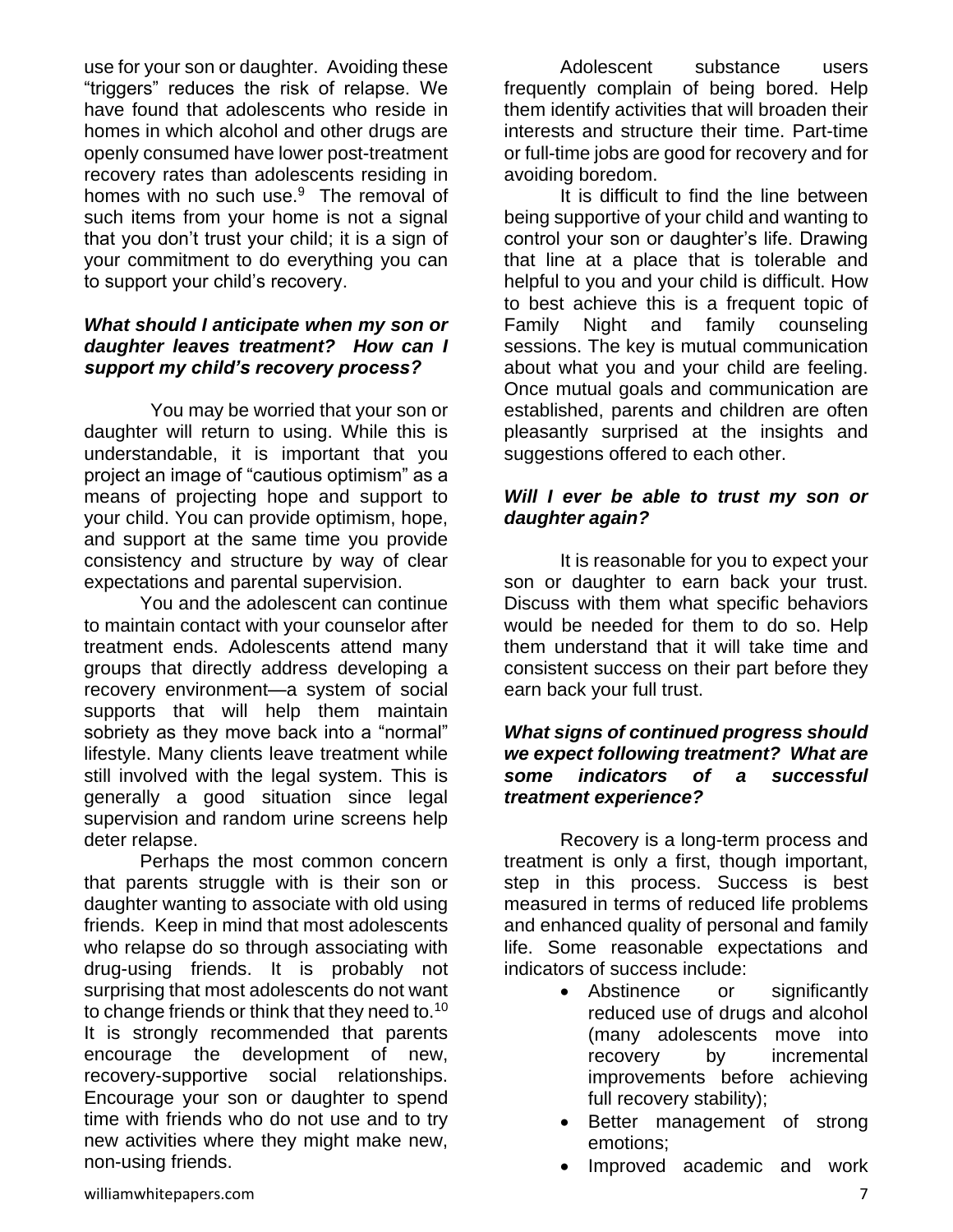performance;

- A shift from anti-social to prosocial attitudes and behaviors;
- Improved family communication and relationships;
- Increased clarity and motivation related to personal goals;
- Decreased contact with the drug culture (e.g., former drug-related relationships, places, music, dress);
- Increased capacity for caring and respect toward others; and
- Follow-through on recovery social support meetings.

### *What warning signs should I watch for that would indicate a continuing problem following treatment? How should a parent respond if relapse occurs?*

 The key is to focus on the overall functioning of your son or daughter rather than on a single troublesome attitude or behavior. Warning signs of relapse can be reflected in what your child is or is not doing. The former include physical and emotional changes, changes in interpersonal relationships (e.g., increased detachment from or conflict in family relationships, social isolation or resumption of pro-drug peer relationships), and changes in functioning (e.g., decreased academic or vocational performance). The latter include failure to maintain pro-recovery relationships and activities. Parents should be concerned anytime they see a return of old attitudes and behaviors previously associated with drug use and related problems. Typically when relapse occurs, problems will surface in more than one life areas. The period of greatest risk for relapse is the first 30 days following the completion of treatment.<sup>9, 11, 12</sup>

If you believe or know your son or daughter has relapsed, we encourage you to contact your CHS counselor who can provide guidance on how best to respond to this situation. Many adolescents experience relapse of varying degrees of duration and intensity before establishing stable, enduring recovery. The key is to intervene early and decisively in ways that solidify this recovery process. Perhaps most important is the understanding that post-treatment relapse does not signal a complete failure but the need to re-evaluate and refine the long-term recovery plan.

# *How can relapse be prevented?*

There are several things you can do to help prevent the adolescent's return to alcohol and drug use:

- Continue to acknowledge the positive attitudes and behaviors exhibited by your child;
- Express your concerns about relapse warning behaviors not as accusations but as "I statements". For example, "When one of your old friends calls, I worry that they are trying to get you back into using drugs."
- Encourage participation in prorecovery relationships and activities;
- Help with recovery activities via transportation; avoid family activities that conflict with key recovery activities;
- Model pro-recovery relationships and activities by participating in your own family recovery activities (e.g., Al-Anon or Families Anonymous meetings);
- Talk with them about their short and long-term goals. Help them develop plans to accomplish their goals; and
- Accept that you cannot control your son or daughter, and that in the final analysis, it is their choice whether they resume using.

#### *What will help my child maintain the gains he or she made during treatment?*

An adolescent's adjustment during the first ninety days following completion of formal treatment is very important to the long term outcome of treatment. Youth who have made a good adjustment in this period tend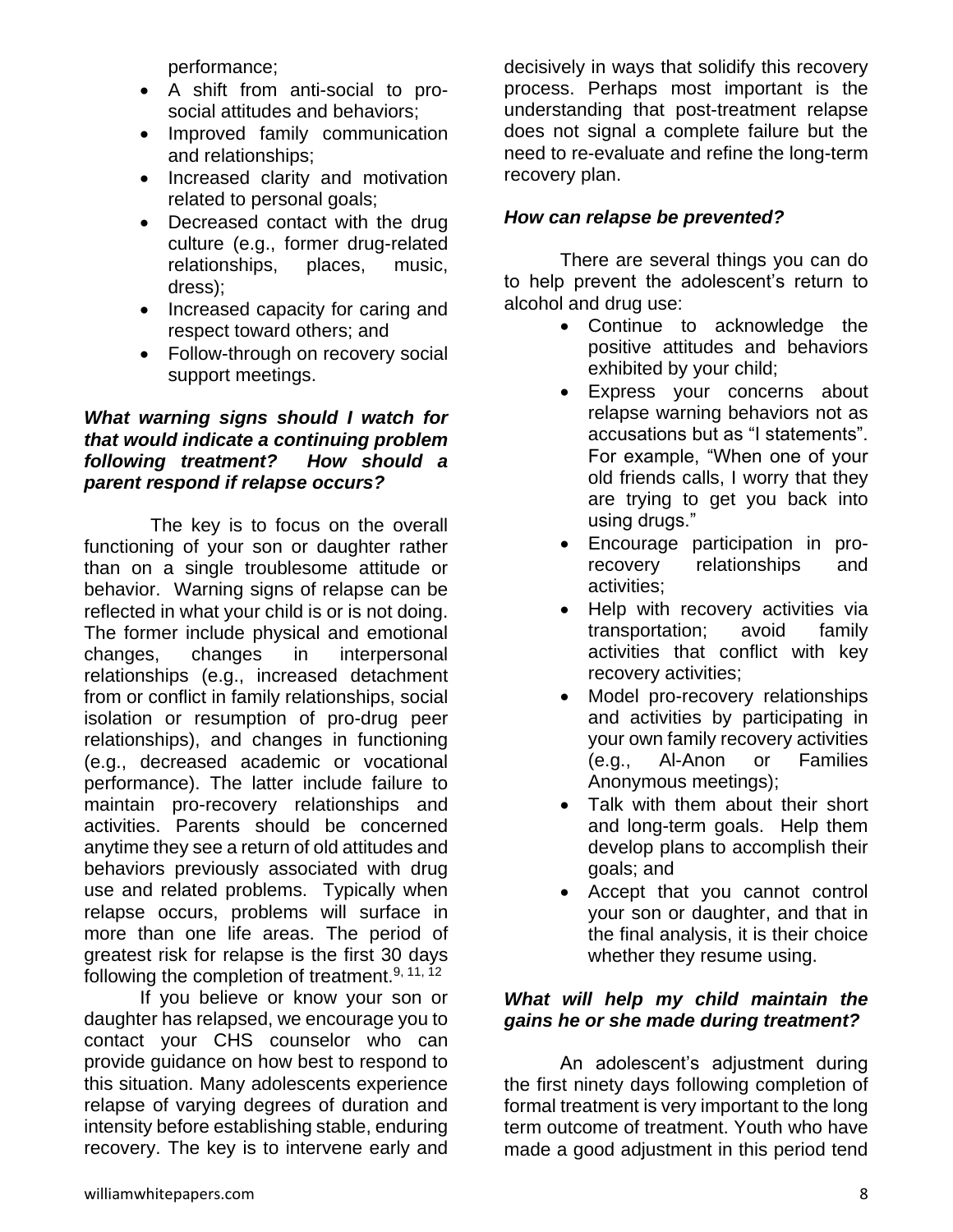to sustain this stability over time. Activities that can enhance this adjustment include participation in continuing care groups at the treatment agency, involvement in mutual aid societies (e.g., Alcoholics Anonymous and Narcotics Anonymous), participation in prosocial activities in the school and wider community, and developing and maintaining relationships that are supportive of recovery.

Participation in recovery mutual aid groups is consistently associated with posttreatment abstinence in adults, and there is mixed research findings about adolescent participation in self-help.<sup>13-16</sup> There is some evidence to suggest that as severity of substance use problems increases, the appropriateness of participating in self-help groups increases. In other words, adolescents who are recommended for residential treatment would likely profit more from self-help group attendance than those who were recommended for a less intensive level of treatment such as outpatient.

Support groups like AA and NA have long served as a source of mutual support for recovery. AA was founded in 1935 and has a worldwide membership of more than 2 million. Over 51,000 weekly AA meetings are held in the United States and over 103,000 worldwide. NA was founded in 1953 and has more than 31,000 weekly meetings in over 100 countries. Both AA and NA have young peoples' meetings in many communities in the U.S. While there are secular alternatives to AA and NA (e.g., Women for Sobriety, Secular Organization for Sobriety) and more explicitly religious alternatives (e.g., Alcoholics Victorious, Overcomers Anonymous), few of these alternative groups have special support groups for adolescents and young adults.

Some helpful sources of information for you include the national offices of Alcoholics Anonymous (212-870-3400), Al-Anon (888-4AL-ANON), and Narcotics Anonymous (888-773-9999). Locations and times of local meetings can be obtained by calling the listing of these groups (i.e., "Alcoholics Anonymous" or "Narcotics Anonymous") in the yellow and white pages of your phone book. Local meeting schedules are available at the meetings and often at treatment facilities.

#### *Will my son/daughter go to mutual support meetings (e.g., AA or NA) forever?*

This varies considerably. Some youth choose to continue their affiliation with recovery support groups as they get older, while others are able to disengage from such groups while sustaining their personal recovery. What will be important is for your son or daughter to develop a personalized style of recovery that works.

# **V. Does treatment work?**

# *What can we realistically expect for the emotional energy, time, and money that we will invest in treatment?*

Adolescent treatment can be measured in terms of several potential posttreatment outcomes: abstinence, reduced frequency and intensity of drug use, reduced alcohol- and other drug-related problems, and changes in personal health, personal achievement (academic/vocational performance) and interpersonal relationships. The major reviews of adolescent treatment research have drawn the following conclusions:

- All studies report significant reductions in the frequency and intensity of alcohol and other drug use following treatment.<sup>3</sup> Most studies also report significant reductions in related problems (psychological adjustment, school performance, family relationships, criminality) following treatment.<sup>17</sup> Treatment is superior to no treatment even when abstinence is not achieved, with posttreatment drug use reductions of around 50% of pre-treatment levels among those adolescents who use following treatment.<sup>18</sup>
- A review of studies that monitored adolescents following treatment found an average abstinence rate of 38% at one year following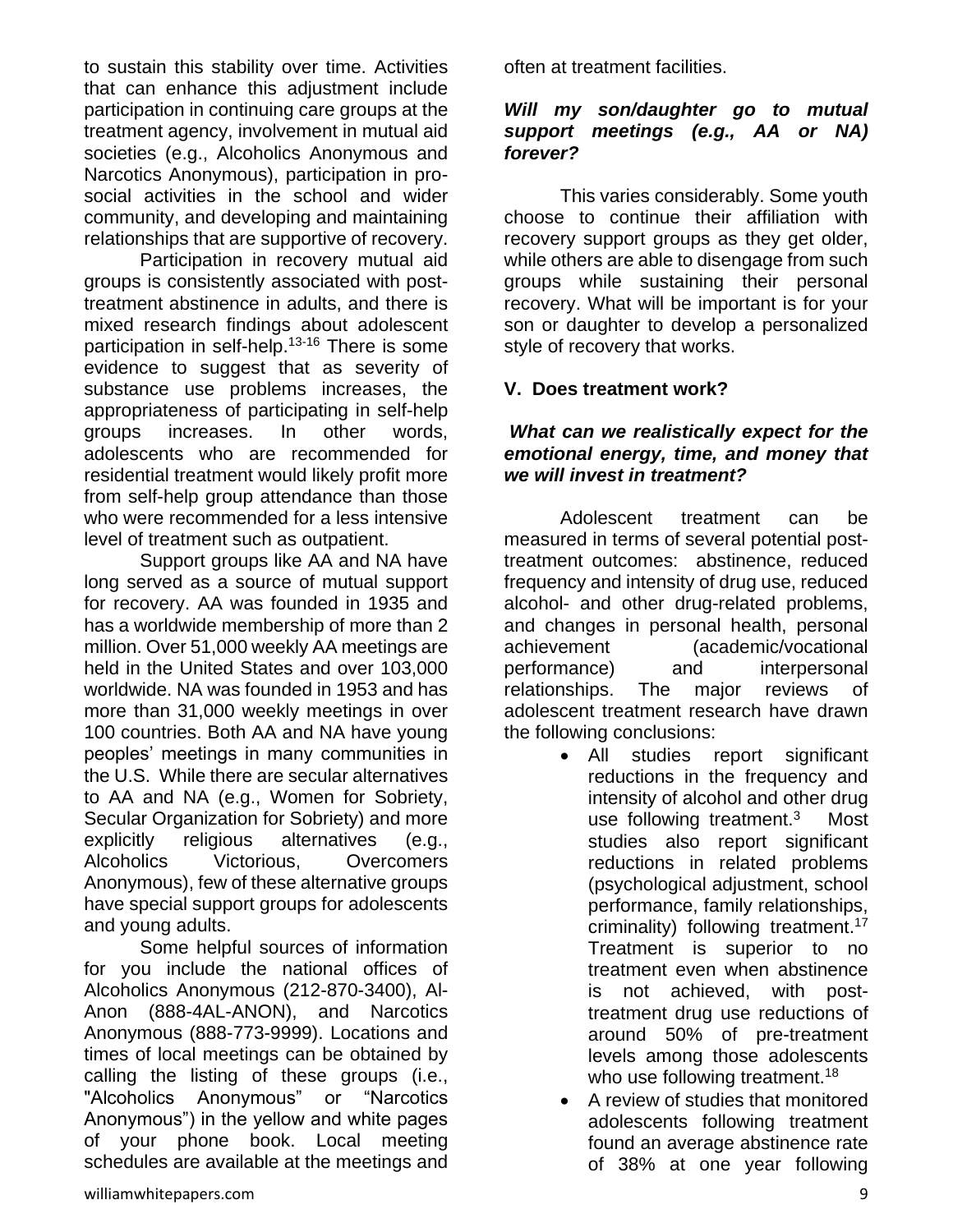treatment, with different programs varying in abstinence rates. The rate of sustained abstinence after one year following residential treatment was 14-47% (data was from four studies). Adolescent outpatient rates of sustained abstinence were even lower. Only a minority of outpatients achieve abstinence at the time they are discharged from treatment.<sup>18</sup>

- No single treatment modality has proven its superiority over other treatment modalities in controlled studies. There is no clear indication at present regarding which particular modality is best for a particular individual. This is why programs like CHS combine many interventions to achieve the best possible outcomes.
- Post-treatment relapse rates for adolescents are high and can fluctuate over time, suggesting the need for sustained monitoring and support following primary treatment.<sup>12, 19</sup>

#### *Are outcomes for young people following treatment different than for adults?*

Adolescents and adults who enter treatment can be divided into five outcome groups:

- those who completely abstain following treatment;
- those whose use and problems quickly return and remain at pretreatment levels;
- those who experience brief lapses shortly after treatment but move into stable recovery;
- those who do well for a time after treatment but then relapse back to active addiction; and
- those who vacillate between periods of recovery and periods of relapse.

What distinguishes adolescents from adults is the smaller number of adolescents who maintain complete abstinence following

treatment and the larger number who have brief lapses before moving into stable recovery. In a study of 600 adolescents treated for cannabis abuse or dependence, only 9% achieved sustained abstinence the year following admission to treatment, while 51% experienced some period of recovery during that year. Again, this indicates the need for continued monitoring and support following the completion of primary treatment.

Something else that we know about adolescents is that adolescents who have minor relapses are more like adolescents who do not relapse rather than like those who have moderate or major relapses.<sup>9</sup> This suggests that a minor relapse does not necessarily mean that an adolescent will get worse or return to pre-treatment levels of substance use. Encouragement and support can help the adolescent get back on track.

#### *What factors influence treatment outcomes? How are outcomes influenced by characteristics of youth undergoing treatment?*

Factors most consistently related to positive treatment outcome include lower problem severity, fewer emotional/psychological problems, better pre-treatment school performance, treatment completion, participation in posttreatment continuing care, employment, and family and peer support for sustained recovery. Some studies have found posttreatment outcomes influenced by the number of drug-using friends during the first six months following treatment.<sup>20</sup> Five factors have been linked to post-treatment recovery for adolescents: involvement with a drug-free peer group, mutual aid group involvement, family support for abstinence, work/job support for abstinence, and school involvement.<sup>11</sup> Program characteristics associated with improved outcomes include a larger budget, more experienced staff, and program comprehensiveness (range of services).<sup>21</sup>

#### *Are residential programs more successful than outpatient programs?*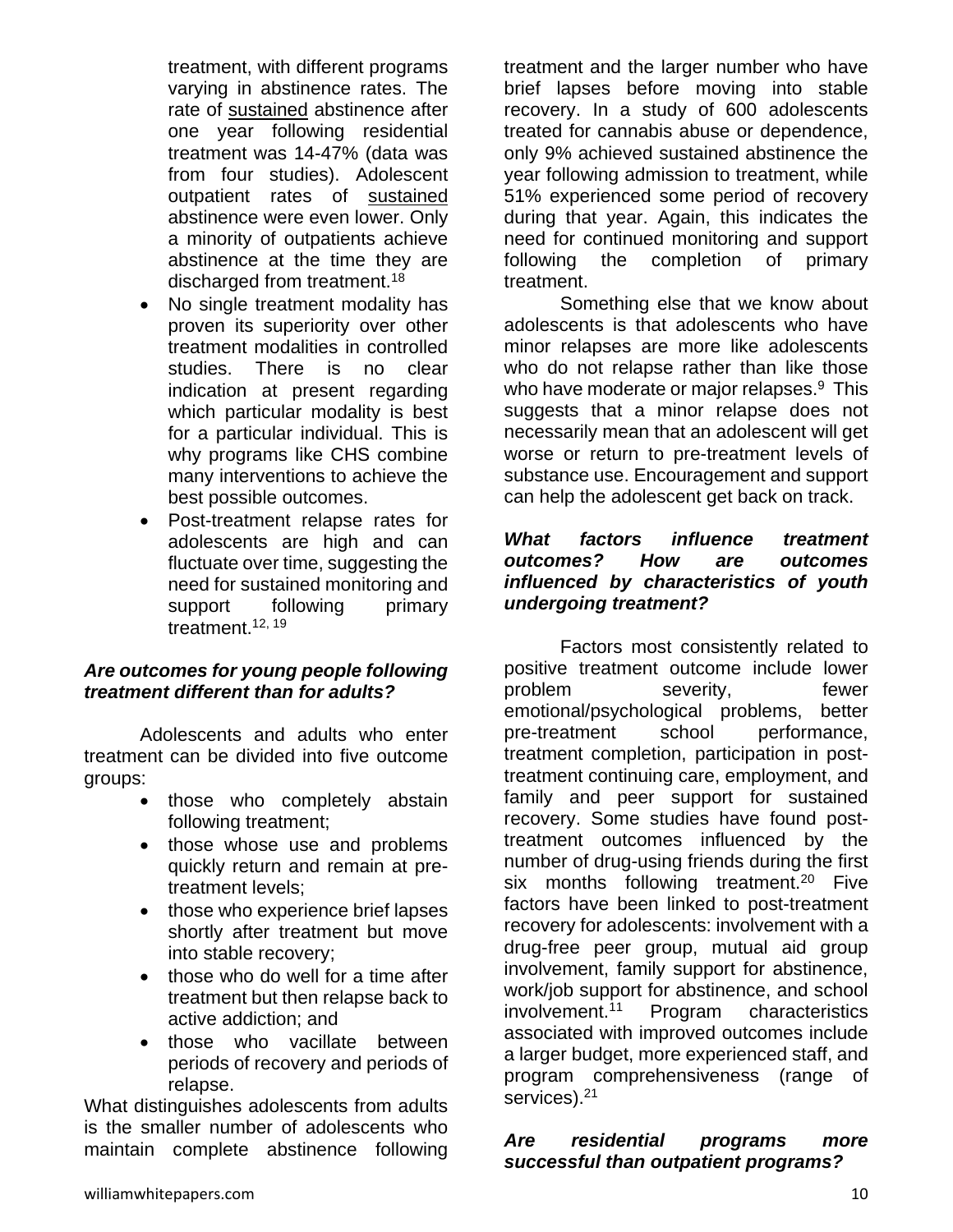Residential/inpatient and outpatient treatment outcomes cannot be compared. In most programs, adolescents admitted to the former have more severe substance use problems and are more likely to have additional life problems.<sup>20</sup>

#### *Are there predictable stages of family recovery?*

It is our experience that the period of greatest change within the family is the first year of recovery. This is the period in which trust is being re-established and when recovery shifts from a fragile experiment to a stable lifestyle. The good news is that recognizing the problem and participating in treatment and recovery mutual aid activities can strengthen families.

#### *What do I do now?*

Your son or daughter may not be motivated to change his or her substance use patterns, or he or she may be ambivalent about stopping drug and alcohol use. Adolescents may argue, beg, manipulate, try to cut a deal, make promises, and/or threaten in an attempt to avoid entering treatment. You need to follow through with the recommendation for treatment. You cannot make him or her stop using, but you can set limits as to what he or she must do in order to avoid consequences. Consequences might include not being able to remain in your home or not allowing your son or daughter to get their driver's license. Many parents also have the legal system as a "motivator" for their son or daughter to follow through with the treatment recommendation. Use the legal system (i.e., contact the probation officer; report illegal activities) to help the adolescent understand the seriousness of his or her problems and the consequences of the choices he or she makes (e.g., jail or treatment).

You have already taken steps that indicate you are supportive of your son or daughter. Bringing your son or daughter in for an assessment and talking with staff about the treatment recommendation are interventions in themselves. You have let your adolescent know that you see his or her substance use and related problems as unacceptable. It may be a long road. Keep in mind that CHS staff members will do all they can to support you and help your son or daughter learn to live without using substances. If you have any questions, call (309) 827-6026. Someone will help you. We have been assisting families like yours for the past thirty years.

#### **Sources for Further Information**

- Alcoholics Anonymous World Services.  $(2001)$ . Alcoholics Anonymous  $(4<sup>th</sup>$  ed.). New York: Author.
- Narcotics Anonymous World Services. (1987). Narcotics Anonymous  $(5<sup>th</sup>$  ed.). Chatsworth, CA: Author.
- [www.alcoholics-anonymous.org](http://www.alcoholics-anonymous.org/)  (Alcoholics Anonymous)
- [www.chestnut.org](http://www.chestnut.org/) (Chestnut Health Systems)
- [www.jcrinc.com](http://www.jcrinc.com/) (Joint Commission on Accreditation of Healthcare Organizations. Information is available on how to choose a quality behavioral health care provider.)

[www.na.org](http://www.na.org/) (Narcotics Anonymous)

Development of this pamphlet was supported by funds from the Center for Substance Abuse (CSAT) of the Substance Abuse and Mental health Services Administration, Department of Health and Human Services (grant no. TI11894 and contract no. TA 6001- 50). The opinions stated here are those of the authors and do not reflect official positions of the government or any other agency. Chestnut Health Systems recognizes pregnant women as a priority population. The authors would like to thank Ms. Loree Adams, Dr. Susan Godley, Ms. Lisa Morrison, and Dr. Alan Sodetz for assistance in preparing the manuscript. Dr. Godley deserves further recognition for her significant contributions to the editing and development of this pamphlet.